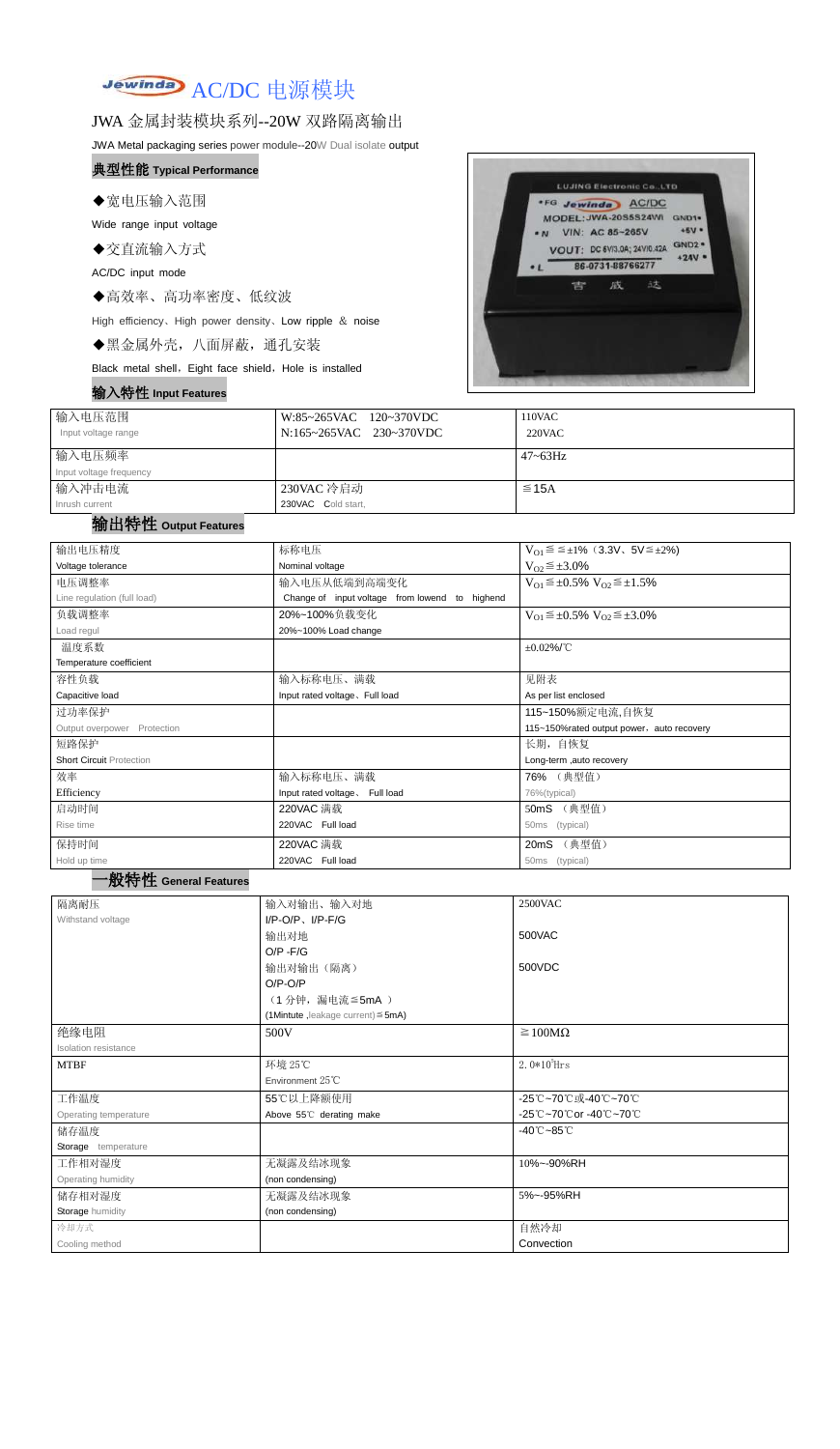## 容性负载 **Capacitive Load**

命名方式 **Naming Rules** JWA -20 S5 S12 W(N)I 隔离输出 Isolate output 输入电压范围(W:85~265V, N:165~265V) Input voltage range (W:85~265V, N:165~265V) 输出电压 $v_{o2}$ Output voltage  $V_{o2}$ 输出电压 $V_{01}$ Output voltage  $V_{o1}$ 输出功率 Output power AC/DC 金属封装电源模块 AC/DC Metal packaging power module

# 产品选型 **Product selection**

| 品型号<br>产          | 输出电压<br>Output voltage | 输出电流<br>Output current | 输出电压精度<br>Output voltage | 纹波噪声<br>R&N | 效率         |
|-------------------|------------------------|------------------------|--------------------------|-------------|------------|
| Model No.         | V <sub>O</sub>         | $I_{\rm O}$            | tolerance                | $V$ (p-p)mV | Efficiency |
|                   | $+5V$                  | $0.30 - 3.00A$         | $\pm 2\%$                | 80mV        |            |
| JWA-20S5S5W(N)I   | $+5V$                  | $0.10 - 1.00A$         | $\pm$ 5%                 | 80mV        | 76%        |
|                   | $+5V$                  | $0.30 - 3.00A$         | $\pm 2\%$                | 150mV       |            |
| JWA-20S5S12W(N)I  | $+12V$                 | $0.04 - 0.42A$         | $\pm 3\%$                | 80mV        | 78%        |
|                   | $+5V$                  | $0.30 - 3.00A$         | $\pm 2\%$                | 80mV        |            |
| JWA-20S5S15W(N)I  | $+15V$                 | $0.03 - 0.34A$         | $\pm 3\%$                | 120mV       | 78%        |
|                   | $+5V$                  | $0.30 - 3.00A$         | $\pm 2\%$                | 80mV        |            |
| JWA-20S5S24W(N)I  | $+24V$                 | $0.02 - 0.21A$         | $\pm 3\%$                | 120mV       | 79%        |
|                   | $+12V$                 | $0.10 - 1.25A$         | $\pm 1\%$                | 100mV       |            |
| JWA-20S12S5W(N)I  | $+5V$                  | $0.10 - 1.00A$         | $\pm$ 5%                 | 80mV        | 78%        |
|                   | $+12V$                 | $0.10 - 1.25A$         | $\pm 1\%$                | 100mV       |            |
| JWA-20S12S12W(N)I | $+12V$                 | $0.04 - 0.42A$         | $\pm 3\%$                | 100mV       | 81%        |
|                   | $+12V$                 | $0.10 - 1.25A$         | $\pm 1\%$                | 100mV       |            |
| JWA-20S12S15W(N)I | $+15V$                 | $0.03 - 0.34A$         | $\pm 3\%$                | 100mV       | 81%        |
|                   | $+12V$                 | $0.08 - 0.83A$         | $\pm 1\%$                | 100mV       |            |
| JWA-20S12S24W(N)I | $+24V$                 | $0.04 - 0.42A$         | $\pm 3\%$                | 120mV       | 82%        |

注:因篇幅有限,以上只是部分产品列表,若需列表以外产品,请与本公司销售部联系。

Note:Due to space limitations ,the above list is only for some products, If other than a list of products, please contact the Company's sales department. 输出纹波噪声(峰-峰值)的测量,请参照模块测试说明中介绍的方法进行。

Output ripple noise measurement (peak - peak), please refer to the module test notes method is introduced.

## 封装尺寸图**MechanicalData**



# 管脚定义 **Pin Assignments**

注:电源模块的外形尺寸和管脚定义如与选型手册不符,请以实物实际尺寸为准。

Note: Dimensions and pin definitions of power module such as inconsistent with the hand book, please in kind prevail actual size

| Vout:5V                |         | Vout: $12V$ , $15V$ |              | Vout:24V        |             |
|------------------------|---------|---------------------|--------------|-----------------|-------------|
| 推荐值                    | 最大值     | 推荐值                 | 最大值          | 推荐值             | 最大值         |
| <b>Recommendations</b> | Maximum | Recommendations     | Maximum      | Recommendations | Maximum     |
|                        |         |                     |              |                 |             |
| $1000\mu F$            | 4700µF  | $470 \mu F$         | $2200 \mu F$ | $100\mu F$      | $470 \mu F$ |

| D <sub>1</sub> | D <sub>2</sub><br>$\sim$ | $\mathbf{D}$<br>$\overline{ }$ | P <sub>4</sub> | P <sub>5</sub>   | P <sub>6</sub> | D7        | P <sub>8</sub> |
|----------------|--------------------------|--------------------------------|----------------|------------------|----------------|-----------|----------------|
| FG             | AC(L)                    | AC(N)                          | T<br>$V_{O2+}$ | GND <sub>2</sub> | NP             | $V_{O1+}$ | GND1           |